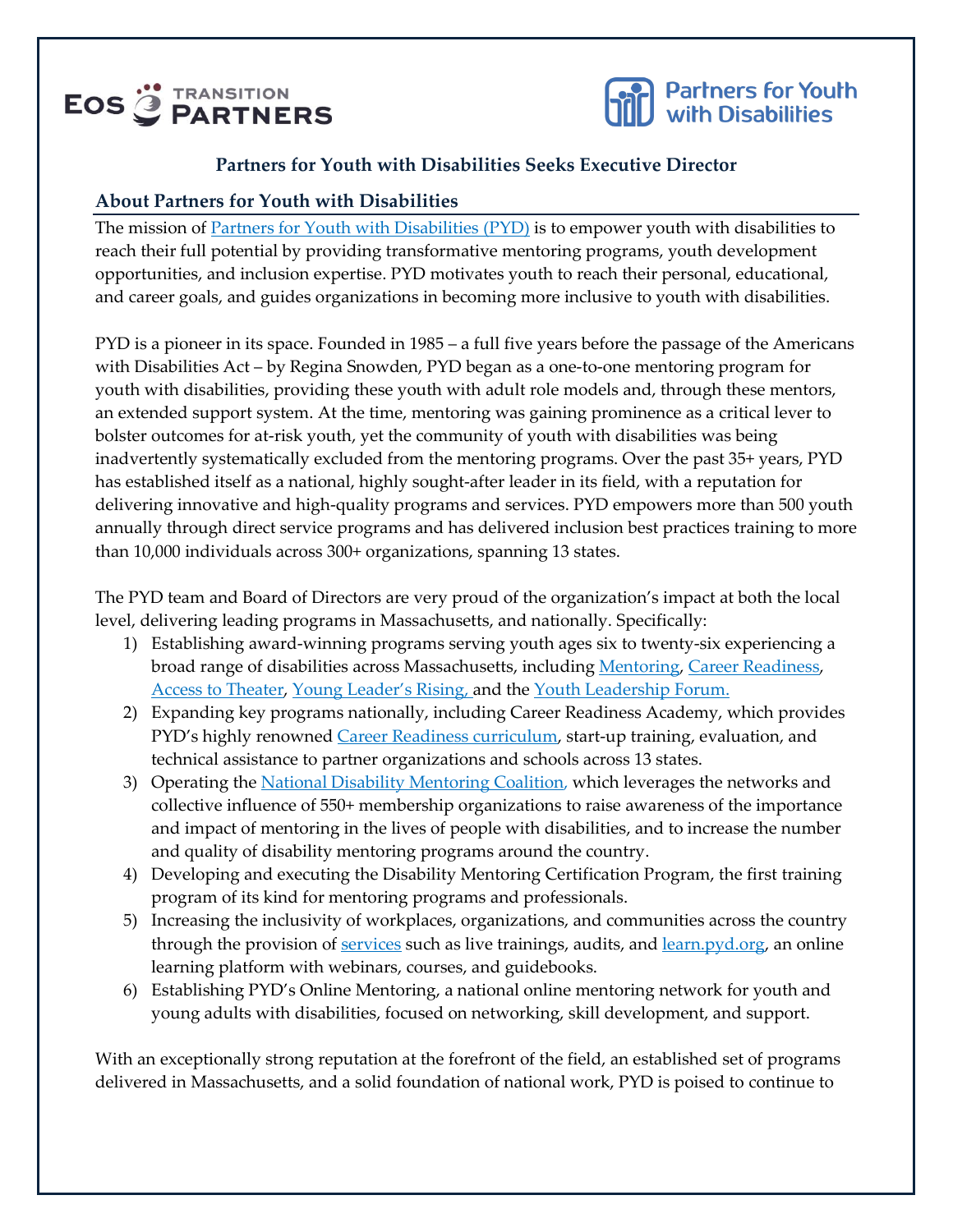significantly expand the organization's leadership position, reach, and impact – at the individual, organizational, and societal level.

Headquartered just outside of Boston in Somerville, MA, Partners for Youth with Disabilities has a staff of 26 and an annual budget of approximately \$2M. A highly engaged, mission-driven, 14 member Board of Directors partners with the leadership team to ensure the continued growth and sustainability of the organization. After 37 years of leadership and stewardship of PYD, founder and Executive Director Regina Snowden recently transitioned to the role of Founder in Residence. Long-standing Board member and experienced non-profit executive Lynn Gonsalves is serving as Interim ED. Lynn and Regina stand ready and excited to welcome and partner with the new leader upon selection. Read more about Regina's transition [here.](https://www.pyd.org/important-announcement-from-regina-snowden-and-pyd/)

## **Opportunity Going Forward**

Partners for Youth with Disabilities is a highly regarded non-profit organization with an outstanding reputation and impressive results. The ideal candidate will have deep respect for the organization's history, culture, leadership, and staff, as well as the drive and capacity necessary to capitalize on the exceptionally high quality of PYD's programs and services to realize the organization's next level of impact, both locally and nationally. She/He/They will have a strong personal connection to the organization's mission and a desire to help create a world where young people with disabilities are able to lead self-determined lives filled with purpose.

Working collaboratively with an active Board of Directors and a diverse, mission-driven staff, the ED will provide strategic leadership and direction to advance PYD's mission, impact, fundraising capacity, and fiscal health. In addition to effectively and efficiently managing the organization, priorities for the ED include:

- Quickly assimilating into the organization and its inclusive, collaborative, and supportive culture.
- In coordination with the Board of Directors, creating and executing a strategic plan to achieve PYD's long-term vision.
- With support from the Board, developing and leading the implementation of a comprehensive fundraising strategy that is consistent with the organization's overall strategy and long-term vision.
- Developing an understanding of PYD's current programs and services, assessing opportunities to increase the reach and impact of the programs and services, and executing strategies to grow and sustain PYD's impact and to ensure its long-term financial sustainability.
- Driving greater awareness of, and engagement with, PYD through increased marketing and branding efforts.
- Advancing efforts that reinforce PYD's commitment to diversity, equity, and inclusion (DEI) across the organization's programs and practices, and its culture, more generally.
- Navigating PYD's emergence from the COVID-19 pandemic, including maximizing the ability to deliver services in a hybrid model of remote and in-person experiences,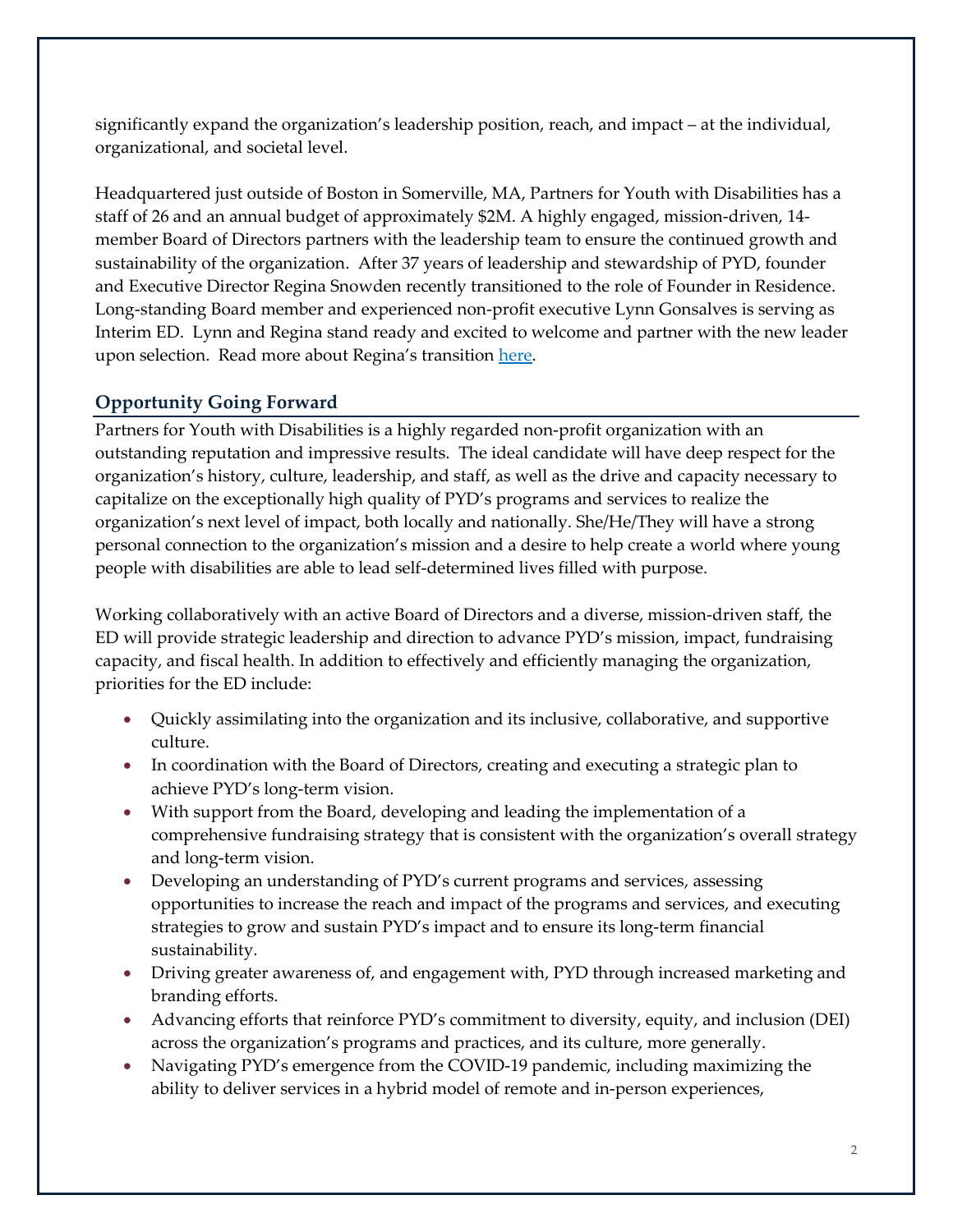determining the future of the organization's remote/hybrid work model, and supporting a near-term office relocation.

## **Desired Credentials/Profile of the Ideal Candidate**

- Passion for, and experience with, youth with disabilities, mentoring, and youth development.
- Advanced degree with at least 10 years of senior management experience.
- MBA or MPA *preferred*.
- Experience developing and operationalizing strategies that have taken an organization, *preferably a non-profit*, to the next stage of growth.
- Non-profit management and/or extensive non-profit Board experience *preferred*.

# **Skills and Experience**

## **Visionary and Strategic Leader**

- Proven ability to lead an organization through the creation, adoption, and successful execution of a Strategic Plan.
- Ability to envision and execute large-scale initiatives, setting goals that are inspiring yet attainable, and crafting plans and appropriate budgets to get there.
- Able to hold self and others to a consistent high level of expectations, accountability, and performance, by setting an example and inspiring staff to perform at their best.
- An active listener with the desire to learn from people with multiple perspectives before acting and equally comfortable making and communicating the ultimate decision.
- Strategic thinker who can assess opportunities for program expansion, with a focus on capacity, sustainability, and impact.

## **Enthusiastic Fundraiser and Compelling Communicator**

- Able to clearly and passionately articulate PYD's mission and strategy to a wide variety of audiences, including a compelling personal connection to the organization's work.
- Seasoned fundraiser adept at identifying, stewarding, and sustaining new donors and Board members.
- Proven ability to secure, manage, and grow revenue from a diverse set of funding sources, including individuals, government, foundations, corporations, and events.
- Experience monetizing program/service models to expand impact and revenue.
- Governance knowledge and experience to maximize the Board of Directors' service and impact.
- Comfort in serving as the primary external representative of PYD in local and national contexts, at in-person and online events, as well as on social media.
- Energized by the opportunity to expand awareness of, and engagement with, PYD via marketing, partnerships, speaking engagements, etc. at local, regional, and national levels.

## **Mission-Driven, Collaborative, and Inclusive Leader**

• Inspiring leader who has a connection to youth with disabilities, rooted in her/his/their personal, familial, and/or professional experiences.